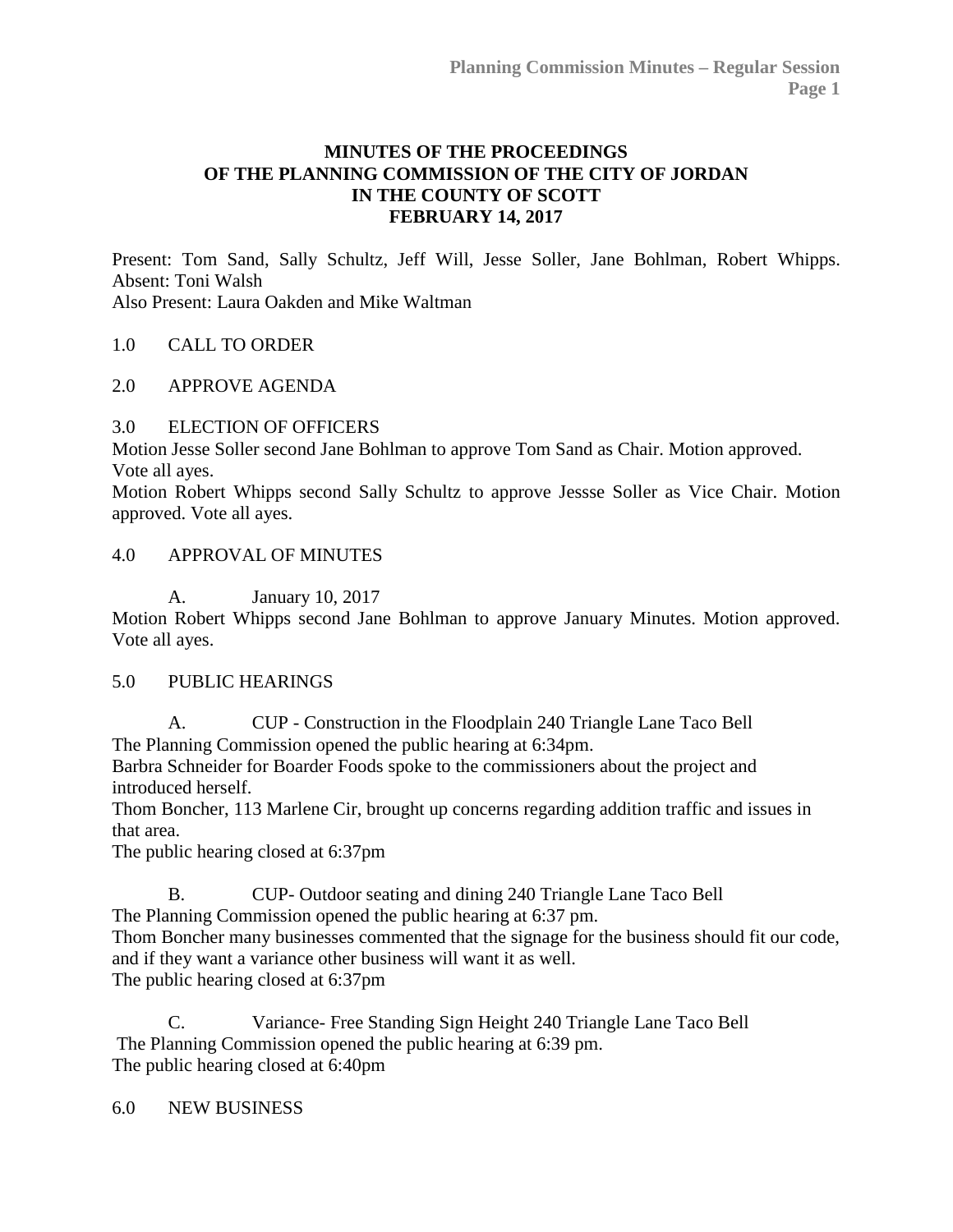# A. [Site and Building Plan Review-](http://jordan-mn.granicus.com/wordlinkreceiver.php?clip_id=b8664644-af4d-4ccb-ad3f-d4c7813c7205&meta_id=f318f880-2461-4bb1-bf15-7eec73c4e852&time=566) 240 Triangle Lane Taco Bell

Planner Oakden presented the Taco Bell development to the Planning Commissioners. This review included a site and building plan, conditional use permit for construction in the floodplain, conditional use permit for outdoor dining, and a variance for a freestanding sign in the highway commercial district. Ms. Schneider, a representative for Taco Bell, noted how excited they are to come to Jordan. She noted one change in the patio furniture to more wood bench style.

Motion Sally Schultz second Jesse Soller to approve Resolution 2-8-17 Motion approved. Vote all ayes.

Motion Jesse Soller second Jane Bohlman to approve Resolution 2-10-17. Motion approved. Vote all ayes.

Motion Jane Bohlman second Sally Schultz to approve Resolution 2-11-2017 Motion approved. Vote all ayes.

Motion Robert Whipps second Jeff Will to approve Resolution 2-9-2017. Motion approved. Vote all ayes.

Commissioner Sand commented that we should revisit the City code chapter pertaining to C-3 highway commercial signage. We should see if a code amendment is necessary to better address signage concerns in this area. Councilmember Will gave compliments Ms. Schneider on her research and all of the details are great!

## 7.0 [OLD BUSINESS](http://jordan-mn.granicus.com/wordlinkreceiver.php?clip_id=b8664644-af4d-4ccb-ad3f-d4c7813c7205&meta_id=82203701-2d5b-4946-be32-f9dd25494308&time=3121)

## A. [190th Street Traffic Study](http://jordan-mn.granicus.com/wordlinkreceiver.php?clip_id=b8664644-af4d-4ccb-ad3f-d4c7813c7205&meta_id=6c140587-0b4c-42c0-866a-45a13e57ea4e&time=3122)

Engineer Waltman give an update and asked for input for the 190th Street Study. Commissioners discussed the outcomes. Soller asked about what a sports complex would act and look like in this space. Bohlman noted  $195<sup>th</sup>$  needs to be 4 lanes of traffic. Commissioners reviewed the scenarios and agreed with the EDA designed map. Councilmember Will noted a frontage road is needed and we should start planning for the renaissance festival and potential traffic impacts. Engineer Waltman thanks commissioners for the input and noted this would come back to council with this input.

## B. [Comprehensive Plan -Land Use Chapter](http://jordan-mn.granicus.com/wordlinkreceiver.php?clip_id=b8664644-af4d-4ccb-ad3f-d4c7813c7205&meta_id=eb640df2-b41c-40e7-8e11-c6e6365327cf&time=4298)

Planner Oakden presented a draft of the Comprehensive Plan Land Use Chapter to the commissioners Planner Oakden noted a few large changes include expanding a C-1 district around downtown, identifying potential redevelopment sites and the change of the future growth boundary.